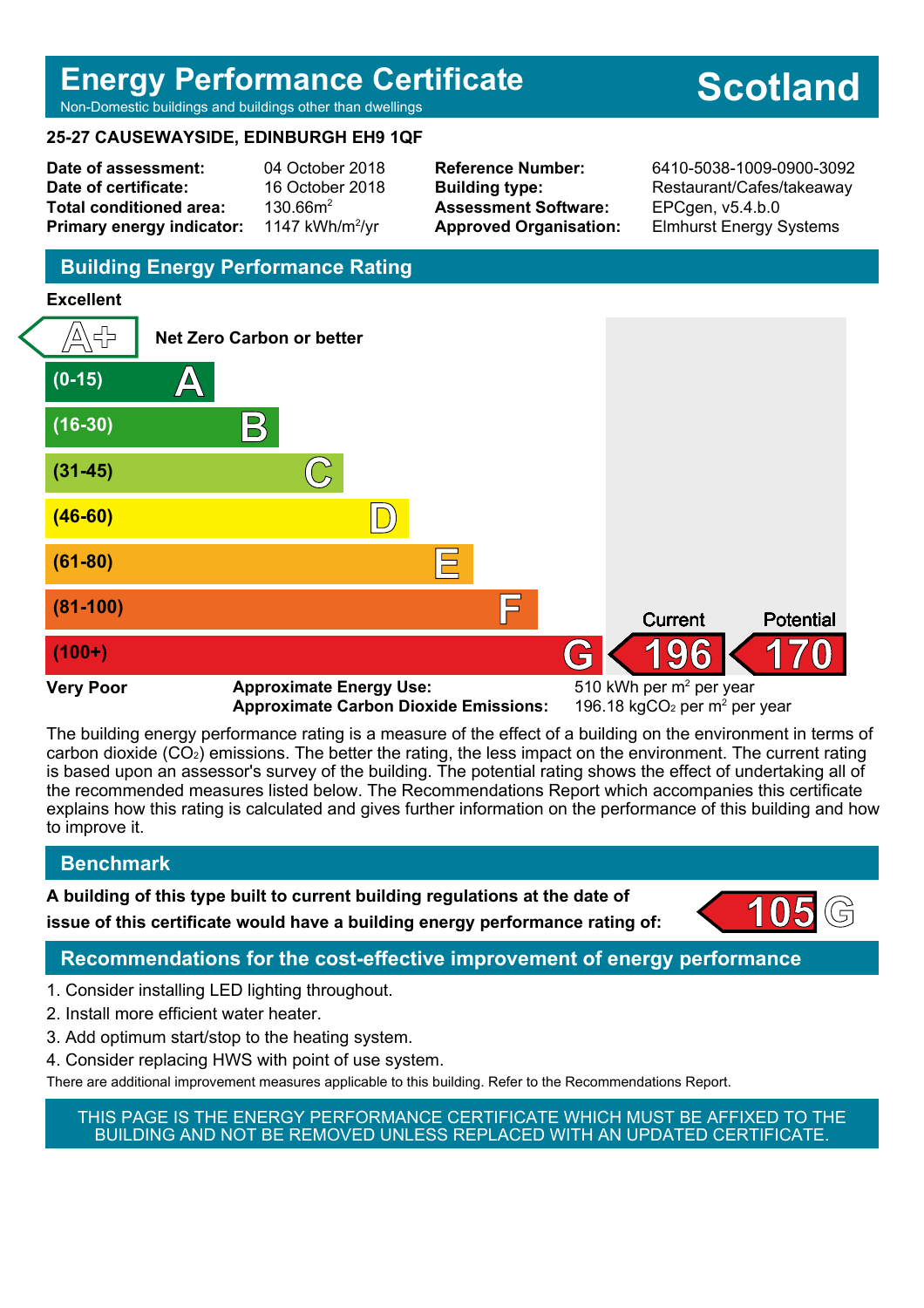## **Background**

This section provides additional information regarding the building and your energy assessment.

| <b>Restaurants and Cafes/Drinking</b><br>Establishments/Takeaways |
|-------------------------------------------------------------------|
| 131m <sup>2</sup>                                                 |
| <b>NaturalGas</b>                                                 |
| HeatingandNaturalVentilation                                      |
| Renewable energy source: None                                     |
| Grid supplied                                                     |
|                                                                   |

The Recommendations Report provides additional information in support of your Energy Performance Certificate. It was produced in line with the Government's approved calculation methodology and is based upon output from CLG, iSBEM, v5.4.b, SBEM, v5.4.b.0.

This calculates energy used in the heating, hot water provision, lighting and ventilation of your building. Different fuels produce different amounts of carbon dioxide for every kilowatt hour (kWh) of energy used. The calculation methodology therefore applies fuel emission factors to energy use for each fuel used to give an overall rating for your building. This assessment covers all fixed building services but excludes energy used in portable appliances, office equipment and for industrial processes.

As buildings can be used in different ways, energy use is calculated using standard occupancy assumptions which may be different from the way you use your building. The rating also uses national weather information to allow comparison between the performance of similar buildings in different parts of Scotland.

Further information on the assessment process and approved software tools can be found online at: www.scotland.gov.uk/epc.

### **Recommendations for improvement**

This section lists the improvement measures recommended on your Energy Performance Certificate and further action you can take to improve the performance of your building. These measures have been checked by your assessor as being appropriate for your building and are listed under four headings: short payback period, medium payback period, long payback period and other improvement measures.

The calculation tool has automatically produced a set of recommendations which are reviewed by your assessor to ensure that they are relevant to the building and its use. The assessor may add or remove recommendations and may also have commented on the recommendations based upon their professional knowledge and expertise. This may include inserting additional recommendations or measures under 'other recommendations' (see below).

Note that these recommendations do not include advice on matters relating to the operation and maintenance of your building as such cannot be identified or represented within the calculation process.

# Implementing improvements - legal disclaimer.

The advice provided in this Recommendations Report is intended to be for information only. Recipients of this report are advised to seek further professional advice before making any decision on how to improve the energy performance of the building.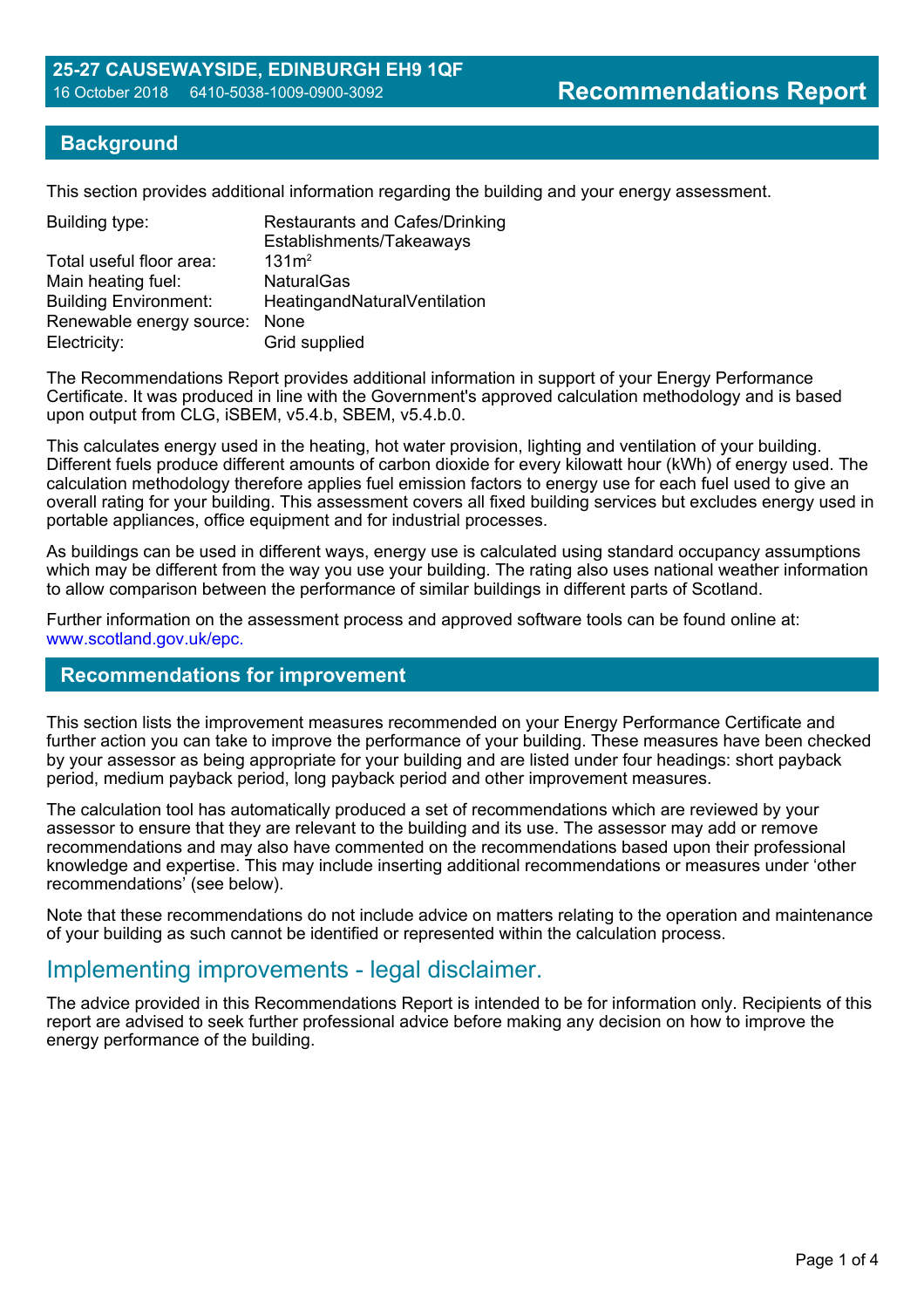#### **Recommended measures with a short payback period (less than 3 years)**

| <b>Recommendations (short payback)</b>                                                                    | <b>Potential Impact</b> |
|-----------------------------------------------------------------------------------------------------------|-------------------------|
| Install more efficient water heater.                                                                      | <b>HIGH</b>             |
| Add optimum start/stop to the heating system.                                                             | <b>LOW</b>              |
| Consider replacing HWS with point of use system.                                                          | <b>HIGH</b>             |
| Some windows have high U-values - consider installing secondary glazing.                                  | <b>MEDIUM</b>           |
| Add weather compensation controls to heating system.                                                      | <b>LOW</b>              |
| Consider replacing heating boiler plant with a condensing type.                                           | <b>MEDIUM</b>           |
| Carry out a pressure test, identify and treat identified air leakage. Enter result in EPC<br>calculation. | <b>MEDIUM</b>           |

#### **Recommended measures with a medium payback period (3 to 7 years)**

| Recommendations (medium payback) | Potential Impact |
|----------------------------------|------------------|
|----------------------------------|------------------|

#### **Recommended measures with a long payback period (more than 7 years)**

| <b>Recommendations (long payback)</b> | <b>Potential Impact</b> |
|---------------------------------------|-------------------------|
|---------------------------------------|-------------------------|

# Other measures

This section lists other measures selected by your assessor based upon an understanding of the building and/or a valid existing Recommendations Report.

| <b>Recommendations (other)</b>               | <b>Potential Impact</b> |
|----------------------------------------------|-------------------------|
| Consider installing LED lighting throughout. | <b>MEDIUM</b>           |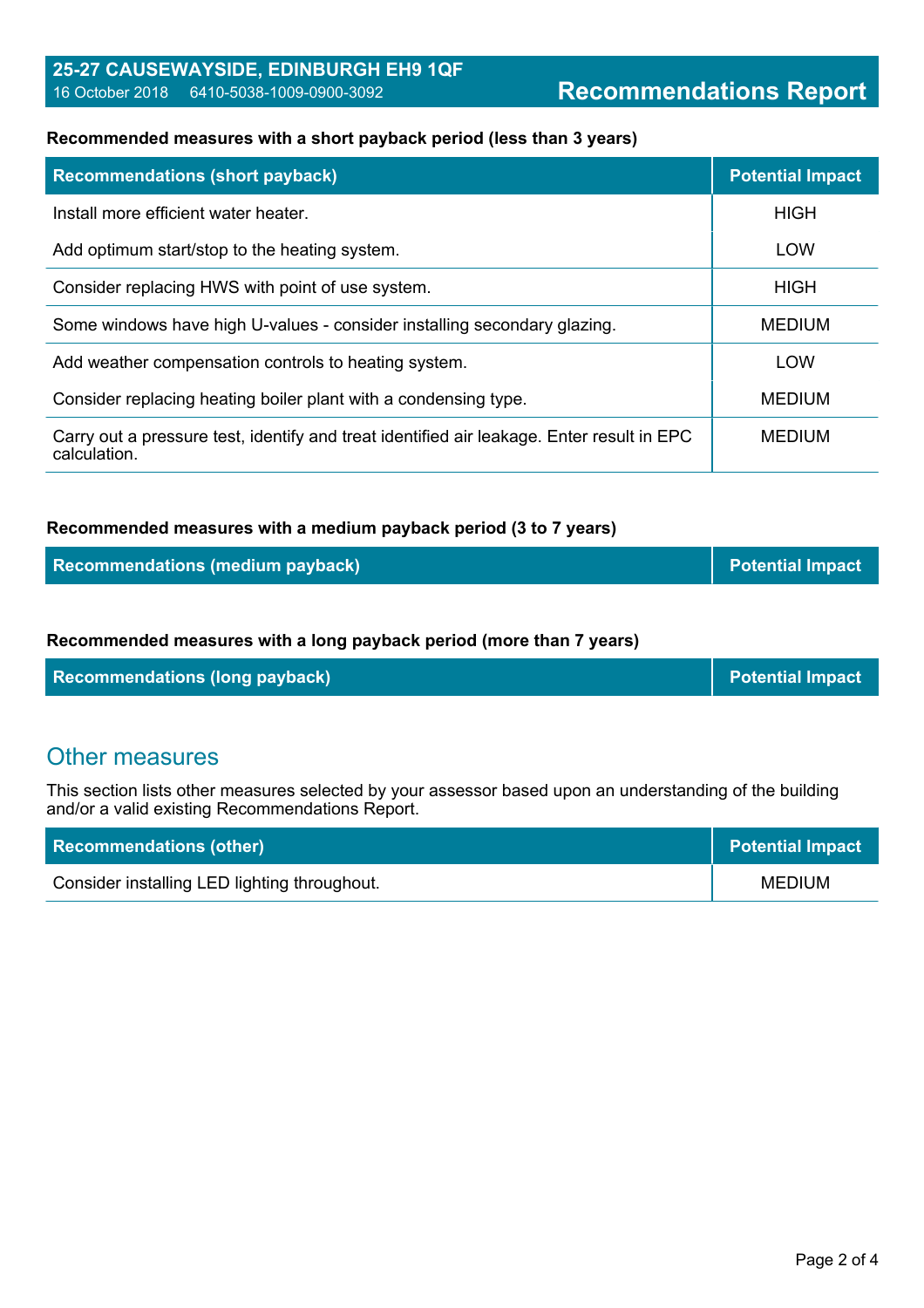# Payback period:

Payback periods are based upon data provided by Good Practice Guides and Carbon Trust energy survey reports and are average figures calculated using a simple payback method. It is assumed that the source data is correct and accurate, using up to date information.

They should be considered indicative. The figures have been calculated as an average across a range of buildings and may therefore differ from the actual payback period for the building being assessed. It is recommended that the cost effectiveness and payback of each suggested measure be further investigated before making any decision on how to improve the energy efficiency of your building.

# Carbon Impact:

Each measure is assigned a low, medium or high potential impact on the energy efficiency of your building. This relates to their potential to reduce carbon dioxide emissions arising from energy used in your building. For automatically generated recommendations, the carbon impact is determined by the approved software but may be adjusted by your assessor based upon their knowledge of the building. The impact of 'other recommendations' is determined by the assessor.

## **Comparative assessment - Feed-in Tariff**

Eligibility for standard tariff for solar PV under the DECC Feed-in Tariff initiative is contingent on a minimum energy efficiency requirement being met. This requires a building to have an EPC band of D or better. Further information can be found at: www.decc.gov.uk/fits This requirement is based upon the means of determining EPC band which is used in England & Wales.

**If calculated using this process, but using Scottish climate data, your building would currently have an EPC band of D (and a rating of 78).**

## **Requirements under section 63 of the Climate Change (Scotland) Act**

From 1 September 2016, regulations require the assessment and improvement of existing non-domestic buildings with an area of more than 1,000 m². See www.gov.scot/section63 for information.

As this building does not exceed 1,000 m<sup>2</sup> in area, it is not currently subject to these regulations.